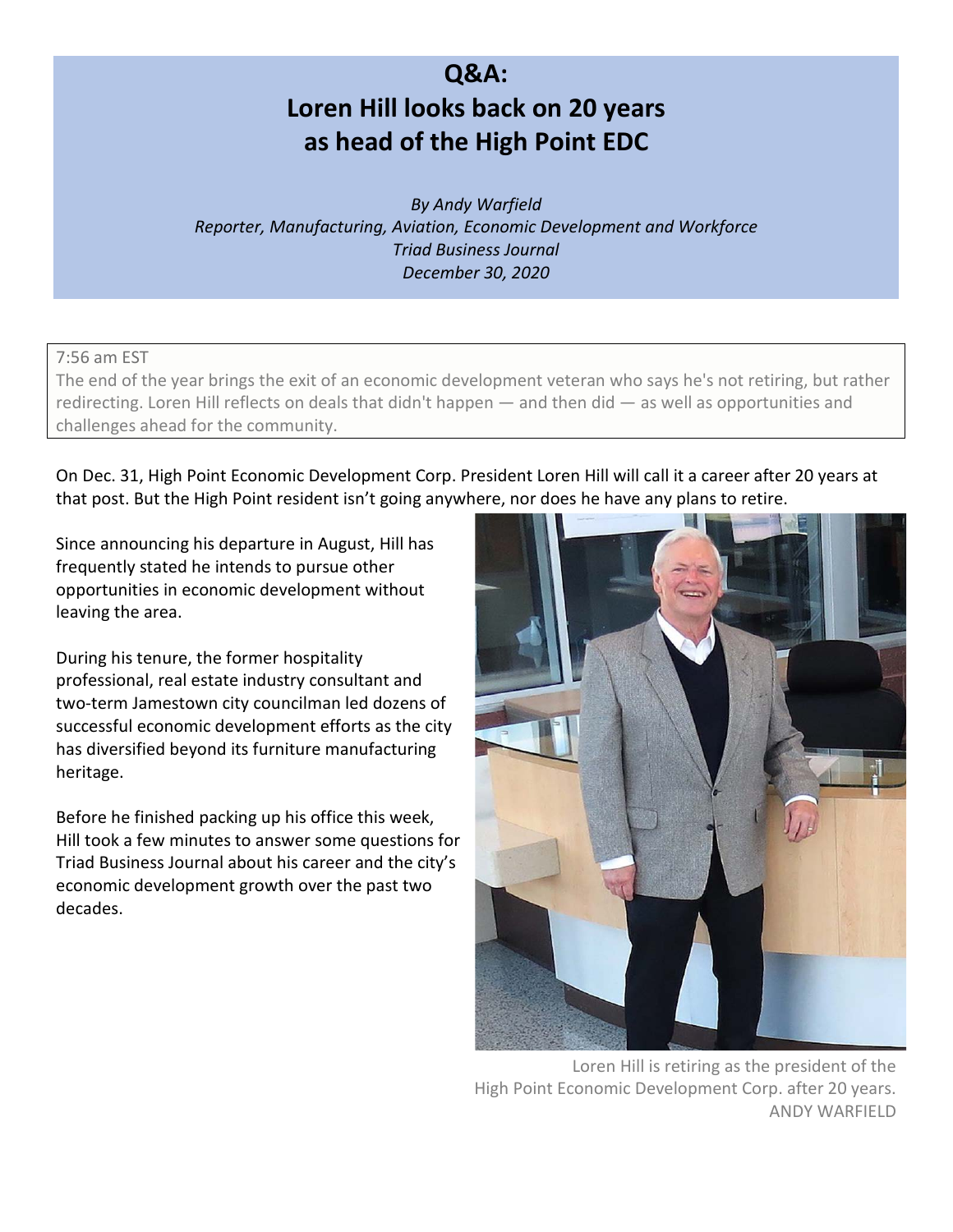## **In what ways has High Point developed in accordance with your vision when you started 20 years ago?**

I started this job wanting to have our city work closely and effectively with our neighbors — to help bring economic development benefits to us all.

The city manager who hired me said at the time that my connections with many folks in Guilford County and the region was one of the reasons he hired me. I hoped then to accomplish that goal by using my working relationships with elected officials and business leaders in Greensboro, my experience as a consultant with the real estate industry in High Point-Greensboro-Guilford County, and my time as a Jamestown councilman.

That close economic development relationship certainly has come to fruition these last five years since the Guilford County Economic Development Alliance was formed. It wasn't always smooth, though. There were bumps in the road along the way.

## **How did High Point become a destination for direct foreign investment?**

The High Point Market and furniture industry brought many of the internationally based companies to town.

The city's tagline "North Carolina's International City" is a selling point our office uses whenever we work with internationally based companies, whether furniture related or not. City government and the High Point EDC encourage foreign investment and work closely with High Point's more than 80 existing internationally owned companies.

# **In addition to its legacy as a furniture manufacturing center and showcase, what is High Point known for in economic development circles?**

Site selection consultants know High Point for our industry clusters: innovative manufacturing, supply chain and logistics, aerospace, life sciences, specialized business services and arts and design. Furniture's reach continues to be wide-ranging. It extends into all but one of those clusters.

High Point shares those economic development focus areas with Greensboro.

#### **How will the catalyst that is Truist Point Stadium reshape downtown?**

The city's multiuse stadium provided the spark to get downtown revitalization started.

Growth and impressive project announcements around the stadium have been made due to the resolve and efforts of the High Point City Council, city management, The Earl and Kathryn Congdon Family Foundation, High Point University President Nido Qubein, Dr. Lenny Peters, other business and community leaders and benefactors, the downtown revitalization organization Forward High Point, and master developer Elliott Sidewalk Communities.

## **What do you see as the greatest economic development challenge High Point faces?**

High Point needs to continue working with our allies in efforts to train and develop our workforce for the skills that businesses need now and in the foreseeable future.